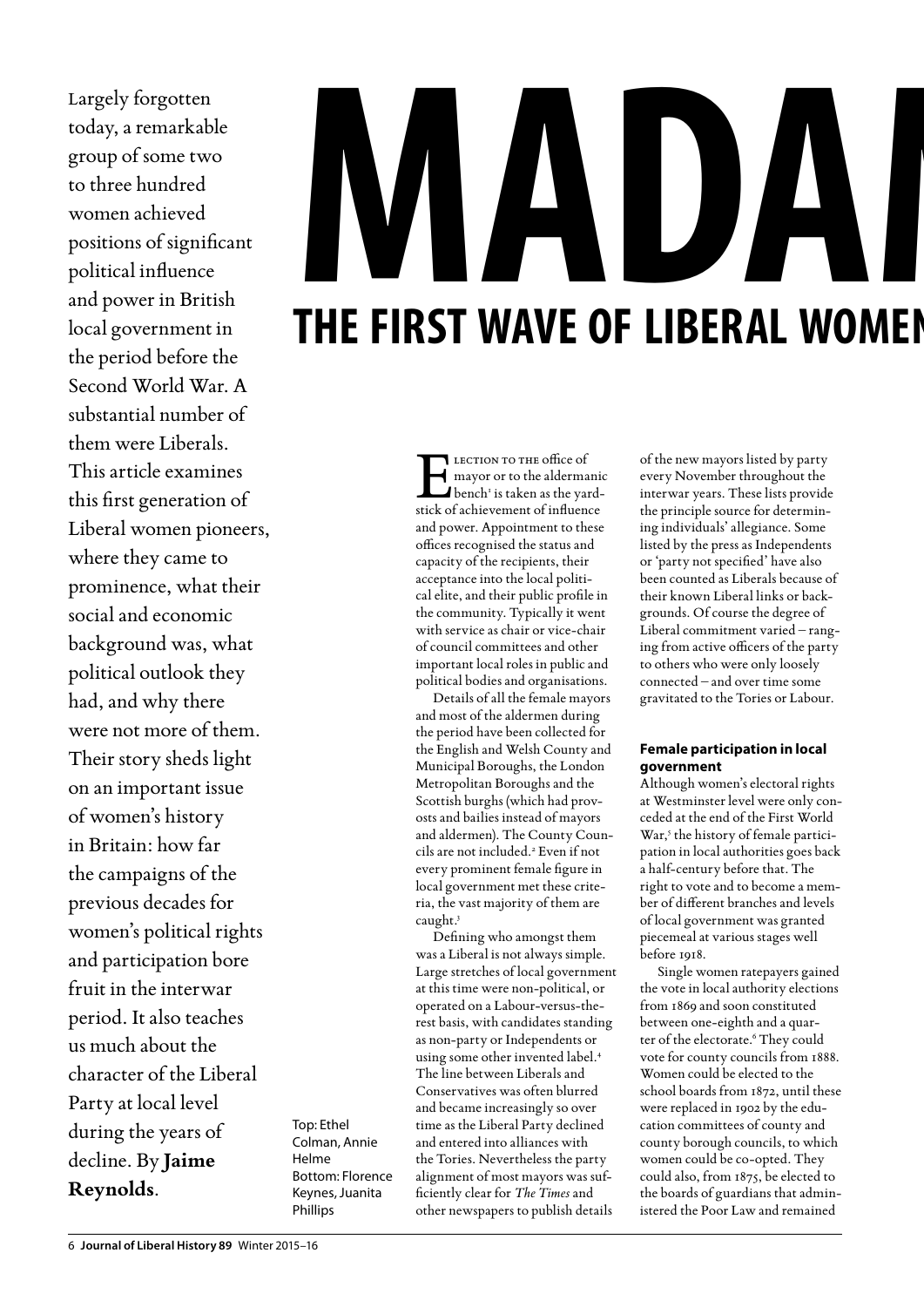# **MM K IN LOCAL GOVERNMENT LEADERSHIP 1918–1939**

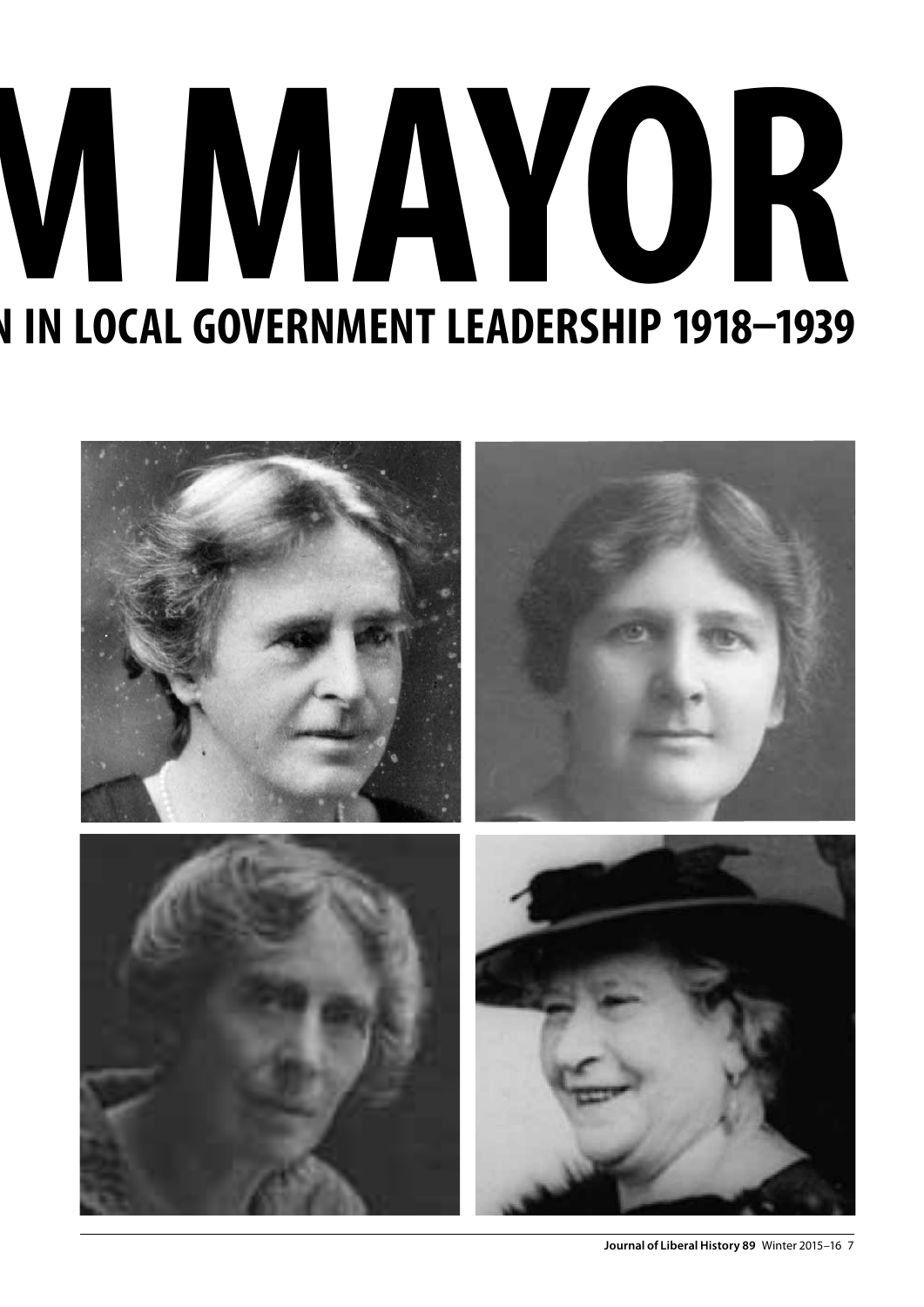a separate branch of local government until 1930. Women ratepayers both married and single were allowed to vote for urban and rural district councils from 1894, as well as stand for election to them. It is estimated that by the late 1890s some 1,500 women were holding elected local office and probably some 3,000 women were elected to the various bodies between 1870 and 1914.7 Many post-1918 women mayors and aldermen first entered local government in this way.

The key breakthrough as far as the subject of this article is concerned came in 1907. Women ratepayers secured the right to stand for election to borough councils in Britain, and thus to become mayor or alderman. Nevertheless shortly before the First World War the Local Government Board identified just twenty-four women out of 11,140 councillors.

It might have been expected that female participation in local government would mushroom after 1918, but in fact progress remained very modest. Only 278 women councillors were elected in the boroughs in 1919.<sup>8</sup> Anne Baldwin identifies some 950 women who were elected to London and county borough councils between 1919 and 1938.9 Perhaps another couple of thousand were elected in the municipal boroughs in England and Wales and the burghs in Scotland. Baldwin estimates that the proportion of councillors who were women rose in London, where it was by far the greatest, from 8 per cent in 1919 to 17 per cent in 1938, but only from about 3 per cent in 1922 to 7 per cent in 1938 in the county boroughs.10 The proportion of women councillors in the English and Welsh Municipal boroughs and the Scottish burghs was, it seems certain, even less than this.

The number of women who entered the local government elite was much smaller. Six women served as mayor or provost before 1918 and a total of 147 more as mayor during the years 1918-39,<sup>11</sup> plus four more as provosts in Scotland. As some of them served more than one year-long term, the total number of terms served by women was greater: 217.<sup>12</sup> For England and Wales this was less than 3 per cent of the overall total.<sup>13</sup> Furthermore, the trend was only modestly upward. Women served 61

terms in the decade 1919–28 and 157 in the decade 1929–38. Even in the best year, 1937, the proportion of women mayors in England and Wales reached only about 6 per cent.

Some ninety women aldermen who sat between the wars have been identified; about half of them also served as mayors. In addition some twenty Scottish womenbailies have been identified.

### **Women Liberals in local government**

The majority of women active in local government before 1914 were Liberals, but many were Conservatives; very few were Labour. All six pre-1918 women-mayors<sup>14</sup> can be classified as Liberals.

Elizabeth Garrett Anderson was the first, in tiny Aldeburgh in 1908, followed in 1910 by Sarah Lees in the large county borough of Oldham, and Miss<sup>15</sup> Gwenllian Morgan in Brecon. Lavinia Malcolm served as provost of the small burgh of Dollar in Clackmannanshire from 1913 to 1919. Mary Alice Partington served as mayor of Glossop in Derbyshire from May 1916 to 1920; and Elizabeth Hannah Kenyon for Dukinfield in Cheshire between May and November 1917, both succeeding their deceased husbands.

Garrett Anderson was the first woman to qualify as a doctor and the first woman to be elected to a school board, and was one of the *grandes dames* of the women's movement. She came from a wealthy Liberal family of corn merchants. Her sister, Millicent Fawcett, was founder and leader of the suffragist movement. Sarah Lees was a fabulously wealthy widow from a mill-owning dynasty. She devoted her very long life to progressive causes and philanthropy in Oldham, where she was a lynchpin of the town's Liberal Nonconformist elite. Such was her munificence and status that her fellow local Congregationalists treated her 'as if of royal blood'.16 The Partingtons of Glossop and the Kenyons of Dukinfield were lynchpins of Liberalism and Nonconformity their towns, running, respectively, very successful family paper-manufacture and rope-making businesses. Both families were very active in local government. Mary Alice Partington was re-elected mayor

**The key breakthrough … came in 1907. Women ratepayers secured the right to stand for election to borough councils in Britain, and thus to become mayor or alderman.**

three times after completing her husband's term. Elizabeth Kenyon was mayoress to her husband seven times and to her son again shortly before her death in 1935. Miss Gwenllian Morgan's status derived from 'old wealth', her family being local landowners for more than three hundred years and prominent churchmen and philanthropists in Brecon. Lavinia Malcolm's background was more modest. Her family were tradesmen and she married a teacher. They were heavily involved in the small-town elite of Dollar, with both her grandfather and husband serving as provost before her.

After the First World War, Liberals continued to be prominent amongst the female local government elite, though their numbers declined as the party weakened nationally. As Table 1 shows, almost 30 per cent of womenmayors in the 1920s were Liberals and about 12 per cent in the 1930s. Looking at the terms served (Table 2), almost one-third of terms served by women in the 1920s were by Liberals and 16 per cent of the terms served in the 1930s.<sup>17</sup>

Amongst the aldermen, fifteen were Liberal or Liberal-inclined Independents, ten of them also serving as mayor. In all, then, some thirty-plus Liberal women held prominent office in local government between the wars.

### **Where did they come from?**

One of the most striking features of the entry of women into local government after 1918 is its very uneven geographical spread, and this was particularly pronounced as regards our leadership cohort.

There was a marked divide between southern and eastern Britain, where many more women came to the fore, and northern and western Britain where far fewer did. In fact some 80 per cent of women-mayors came from southern and eastern England including London. Scotland was strikingly under-represented with 35 per cent of the local authorities but less than 3 per cent of the women-mayors. The same pattern is evident among women-aldermen and bailies.

The variation partly reflected the local strength of the emerging Labour Party and the extent to which it practised positive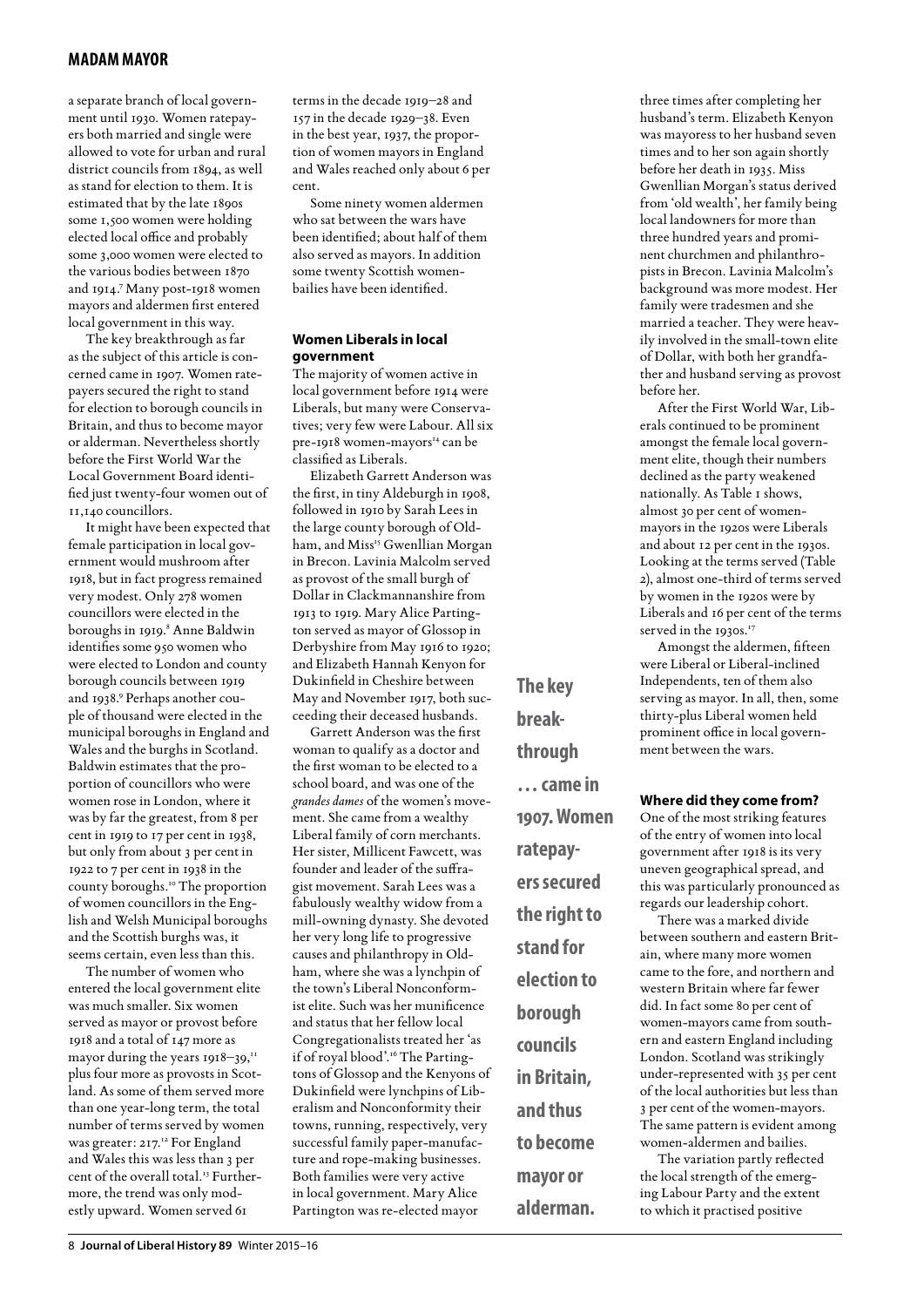| Table 1: Women mayors by party in the 1920s and 1930s – individuals who served <sup>18</sup> |          |              |        |                             |       |  |  |
|----------------------------------------------------------------------------------------------|----------|--------------|--------|-----------------------------|-------|--|--|
|                                                                                              | l iberal | Conservative | Labour | Independent,<br>unspecified | Total |  |  |
| 1919-28                                                                                      | 16       | 24           | 4      | 10                          | 54    |  |  |
| 1929-38                                                                                      |          |              | 30     | 20                          | 93    |  |  |

| Table 2: Women mayors by party in the 1920s and 1930s - terms served <sup>19</sup><br>(Figures in brackets give the number of male mayors elected) |           |              |          |                             |            |  |  |  |
|----------------------------------------------------------------------------------------------------------------------------------------------------|-----------|--------------|----------|-----------------------------|------------|--|--|--|
|                                                                                                                                                    | l iberal  | Conservative | Labour   | Independent,<br>unspecified | Total      |  |  |  |
| 1919-28                                                                                                                                            | 20 (1083) | 24 (1673)    | 3(321)   | 14 (466)                    | 61 (3543)  |  |  |  |
| 1929-38                                                                                                                                            | 25 (683)  | 64 (1494)    | 32 (693) | 36 (961)                    | 157 (3831) |  |  |  |

discrimination in favour of women. The London region, where Labour made big gains in the early 1920s and 1930s, and where George Lansbury, Herbert Morrison and others actively encouraged the advancement of women in the party, provided nearly half of the Labour women-mayors. In the industrial districts of the north of England, south Wales and Scotland, even where Labour was strong, the culture of local Labour parties seems to have held women back. Thus outside the Home Counties, East Anglia and Midlands only two female Labour mayors were elected before the Second World War.20 In many rural areas Labour was still very weak and the party had few mayors, let alone women-mayors.

The Liberals only partly compensated for the uneven Labour performance. In the north-west, where the party remained relatively strong between the wars, it provided seven out of the fifteen women-mayors. But in the north-east and south Wales, Liberal women-mayors were almost as rare as Labour ones The Liberals provided very few women-mayors/ provosts from their strongholds in the 'Celtic fringe': the far southwest, mid- and north-Wales, and rural Scotland.

Apart from the London region, almost everywhere the bulk of female local government leaders were Conservatives or conservative-minded Independents. This reflected the domination by the Conservatives of local government between the wars, even in many working-class towns and cities in the North and Midlands. It also resulted from the widespread participation of middle-class women in the local infrastructure of church, social, charitable and political

activities that flourished in many towns across the Home Counties and beyond. Activism in apolitical women's organisations such as the Mothers' Union, the Women's Institute, the Townswomen's Guild or the Girl Guides was but one step to involvement in local government and overwhelmingly such recruits were Conservatives or Independents.

The Liberal women pioneers also often came from parallel Liberal cultures: the Nonconformist churches; socially improving philanthropy, especially in the health and education fields; temperance work; and the League of Nations Union. They also came from the more political women's movement – from suffragism and the various organisations associated with the advancement of female political engagement such as the Women's Local Government Society (WLGS) and the National Union of Women Workers (NUWW) and their post-1918 successors, the Women Citizen's Association (WCA) and the National Council of Women (NCW). Often this culture was closely associated with local economic elites that continued to support the Liberals. Though in decline, where these forces remained resilient they sustained a significant Liberal presence in local government and continued to provide a route for some women to enter local politics.

### **What was their social and economic background?**

The first wave of women that gained prominence in local government was overwhelmingly middle-class. There were also a couple of Tory aristocrats and a handful of Liberal and Conservative

working-class women, joined increasingly from the 1930s by a small but growing number from the Labour Party. But the great mass was middle-class, ranging from the upper middle class with gentry or extremely wealthy industrial plutocratic backgrounds, through a large number of comfortably affluent wives and daughters of professionals, businessmen and farmers, to a growing number of working women in education, nursing, clerical and business jobs often of a lower-middle-class character.

As previously noted many of the Liberal women were connected with local Nonconformist economic and political elites, some of them very wealthy. These families, often from the north of England, were the 'success-stories' of the Victorian industrial boom. Such wives and daughters of this industrial and commercial plutocracy, often driven by deep religious commitment, dedicated themselves to philanthropy and progressive social and political causes. Sarah Lees of Oldham was very much in this mould. Her husband, a mill owner, died in 1894 when she was 52, leaving her the modern equivalent of  $f_{0.5}$  billion.<sup>21</sup> She dedicated the rest of her long life (she lived to the age of 93) to charitable and public causes, supported by her daughter Marjory who was also an Oldham Liberal councillor.

Mary Partington of Glossop (paper), Ada Summers of Stalybridge (textiles, iron and steel), Miss Christiana Hartley of Southport and Miss Ethel Colman of Norwich (food-processing), Violet Markham of Chesterfield (coal and engineering), Annie Helme of Lancaster, Alys Hindle of Darwen, Ada Edge of Lytham St Annes (textiles), and Miss Edith Sutton of Reading (seeds), were of the same type.

A few Conservatives also fell in this category, though interestingly they often had Liberal connections: Miss Janet Stancombe-Wills of Ramsgate (Wills's tobacco) was the step-daughter of a Liberal MP; Grace Cottrell of West Bromwich (insurance) ran for office as a Liberal Unionist; and Lady Hulse of Salisbury (press) was also from a Liberal Unionist family.

This elite sat above a very affluent if somewhat less plutocratic layer. Although some in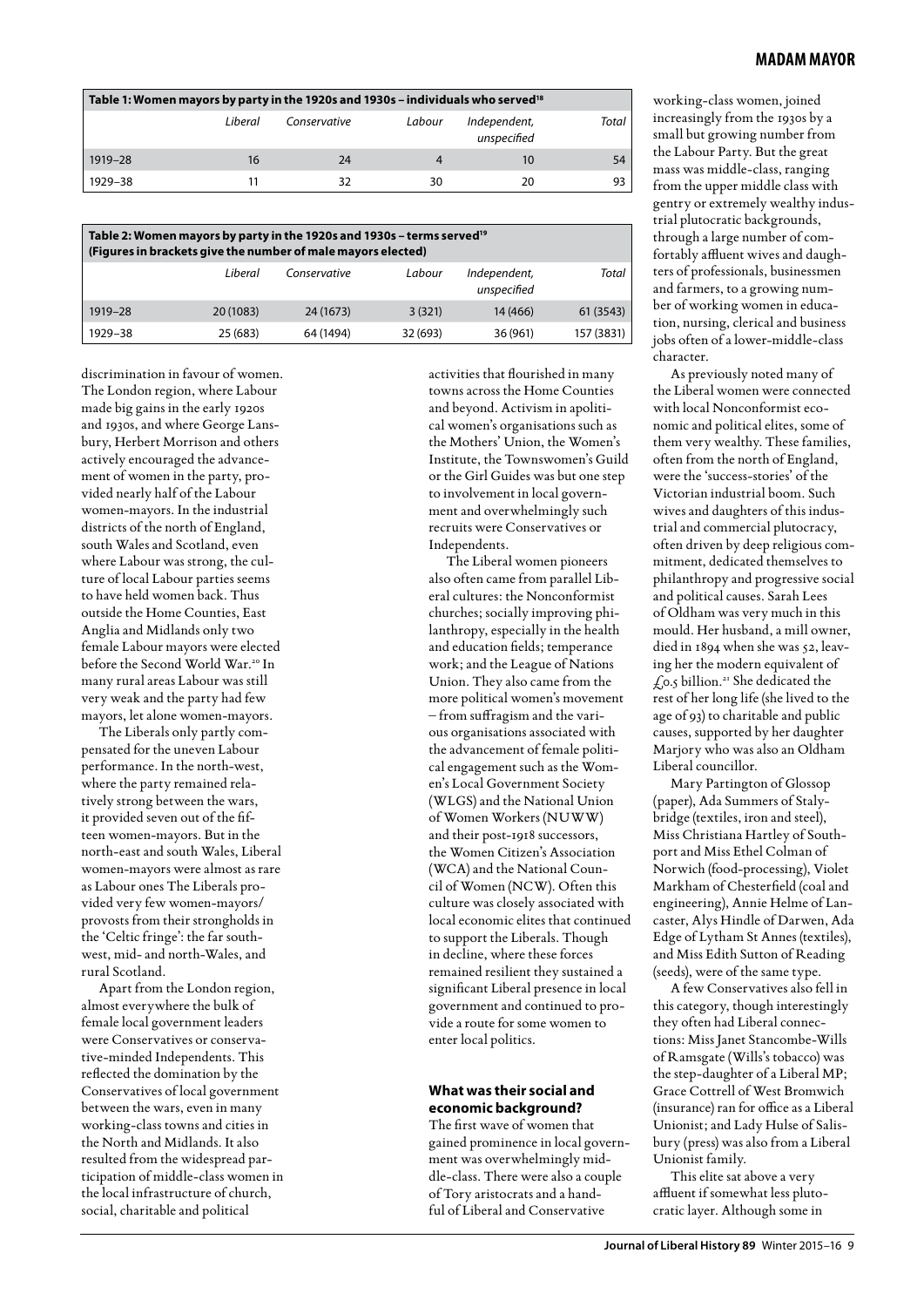





this stratum were Conservatives, the majority of these beneficiaries of Victorian economic progress inclined to the Liberals. Liberal women-mayors who came from – or in some cases married into – this prosperous business milieu included Mary Duckworth of Rochdale and Phyllis Brown of Chester (both retailing), Miss Alice Hudson of Eastbourne (trade), Miss Maud Burnett of Whitehaven (chemicals, ships), and Miss Elsie Taylor of Batley (textiles).

By contrast, few Liberal women-mayors came from the social classes that were 'losers' from the nineteenth-century economic

Margaret Beavan, Violet Markham, Christiana Hartley

transformation. While many of the Conservatives were linked with the declining world of the landed elite and its various offshoots in the Church, Law and Army, and a number of the Labour womenmayors came from poor labouring backgrounds including rural ones, few of the Liberal women clearly belonged in this category. The Liberals are thus pretty much unrepresented in the small army of middle-class wives and daughters of clergymen, local solicitors and doctors and army officers that provided female local politicians in the 'spa, spire and sand' and market towns of rural England.

However several came from relatively modest middle-class and lower-middle-class backgrounds. The father of Mary Ann Edmunds (Merthyr Tydfil) was an iron merchant who later worked in various parts of the country as a manager in iron works and collieries. She lived in a large house and was known locally as 'Lady Edmunds', but seems not to have been particularly wealthy.<sup>22</sup> May George (Swindon) was married to an elementary school teacher, a decidedly lowermiddle-class occupation. Lucy Hill (Harwich) was the daughter of a St Pancras auctioneer and married a Harwich coal merchant. The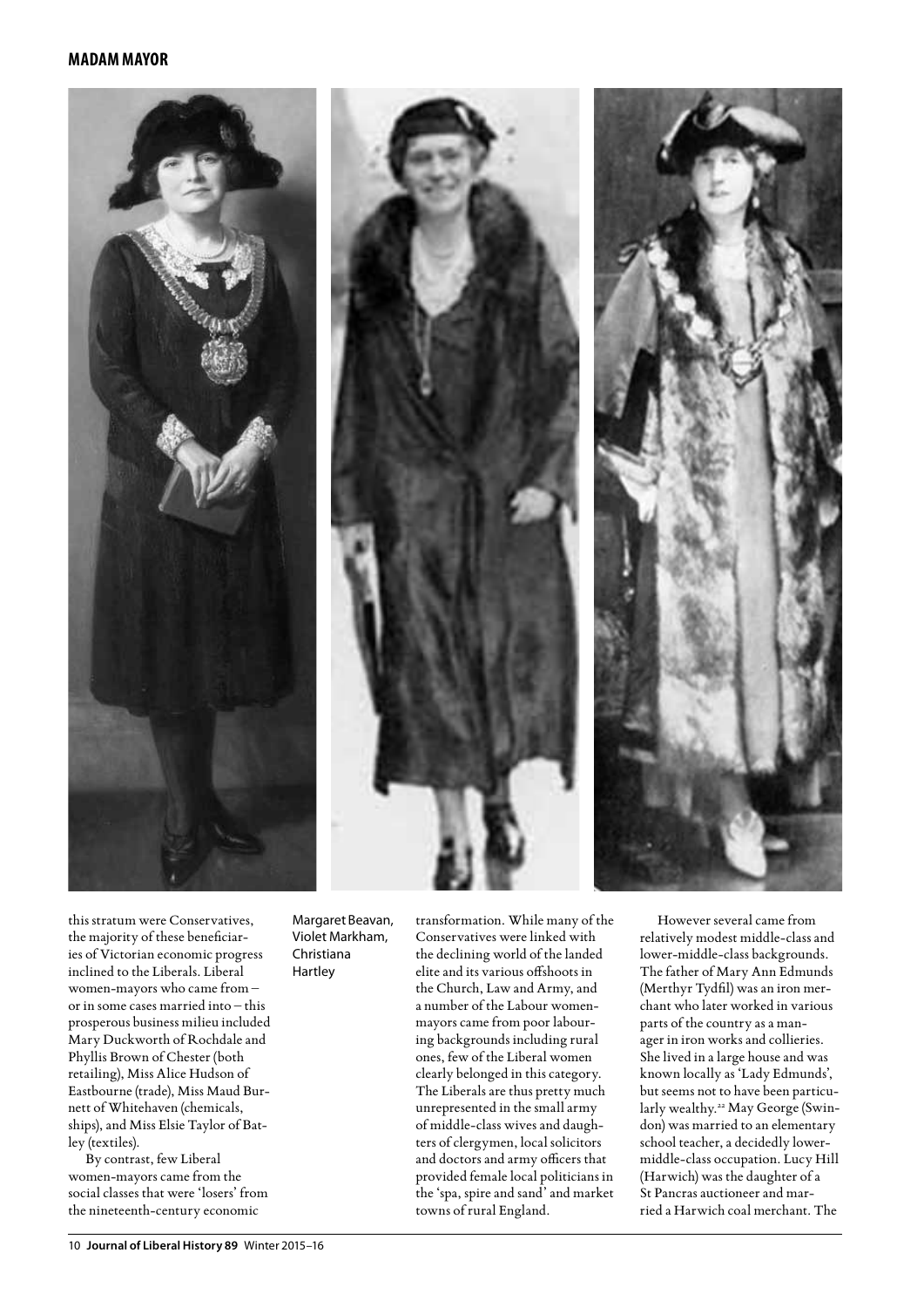husband of Mary Hodgson (Richmond, Yorkshire) ran a drapery shop in the town. Miss Mary Short (Eye) lived very modestly, for many years looking after her widowed father, a minor artist dedicated to civic duties whose service she continued. Finally, Elizabeth Smart (Brackley) was married to a Customs and Excise officer.

As a general rule the middleclass Liberals – like the great majority of middle-class women at the time – were not in paid employment. Quite a number of women-mayors had careers but they were almost all Conservative/Independent or Labour. The exceptions were rare. Catherine Alderton (Colchester) qualified as a secondary-school teacher, and Anne Bagley as a certificated schoolmistress, but they do not seem to have continued their careers after marriage, presumably because of the marriage-bar that applied to women in much of education. Miss Dorothea Benoly (Stepney) was a kindergarten teacher. Miss Miriam Moses (Bethnal Green) worked for a time as a nurse and became a leading social worker among poor East End Jewish children and their families.

Only a couple of the Liberal women came from a working-class or at least low-income background. Ethel Leach was the eldest of ten children of a labourer and carter and worked as a servant girl until she married at the age of 19. Annie Bagley was the daughter of a housepainter who died when she was a child. Although her mother remarried she seems to have been left to bring up the children alone and worked as an office cleaner. However they were upwardly socially mobile. Leach married into comfortable affluence and political connexions. Bagley, as already noted, qualified as an elementary school teacher, and she married a successful small businessman.

### **What was the political outlook of the Liberal women pioneers?**

The great majority of the Liberal women pioneers were born before 1875 and so were brought up in the era of Gladstone rather than of Asquith and Lloyd George. Many shared a traditional Victorian middle-class Liberal outlook, often

strongly influenced by Nonconformism. Deeply concerned about social issues, they generally saw philanthropy and voluntary work, individual effort, temperance and improved education and health as the solutions.

Miss Christiana Hartley of Southport typified this strain of Liberalism. She was born in 1872, the daughter of the self-made jam tycoon, Sir William Pickles Hartley of Colne and Southport in Lancashire. She was brought up in great wealth (Hartley's fortune ran to hundreds of millions in modern values) and fervent commitment to Primitive Methodism and philanthropy. The Hartleys gave away huge sums to social causes and to their sect and the wider Methodist church. Christiana Hartley tried hard to understand the lives of the poor, even spending some time living in a common lodging house to experience their conditions. When she became mayor in 1921 she decided to donate her salary of  $f_{.500}$  to the unemployed, and her father matched this sum. However she turned to the Labour Party to arrange the distribution of the money, tacitly acknowledging the social distance that separated her world from the working-class. Her individualistic, religious and backward-looking view of the world was also on show in her welcoming speech to the 1922 TUC conference held in Southport:

Why all this unrest? What ails the workers? It seems that, in the rebound from the anxieties of the war, we are all trying to get something for nothing. Too much selfishness exists; that is the result of all evil. We must not ask for the impossible.<sup>23</sup>

Ada Summers was another example. She was born in 1861 the daughter of an Oldham mill owner and married one of the Summers brothers of Stalybridge, ironmasters who were building up one of the largest steel-making companies in the UK. They were Radicals and philanthropists. Her husband, John Summers died in 1910 leaving her a fortune worth about  $\zeta$ 90 million in today's values. She poured money into local causes such as maternity and child welfare clinics, an unemployment centre, and the Mechanics Institute and founded a Ladies'

**The great majority of the Liberal women pioneers were born before 1875 and so were brought up in the era of Gladstone rather than of Asquith and Lloyd George. Many shared a traditional Victorian middle-class Liberal outlook, often strongly influenced by Nonconform-**

**ism.** 

Work Society. She was also active in the British and Foreign Bible Society. Such was her generosity that she became known as 'Lady Bountiful'. Ada Summers was one of the early women councillors, elected in 1912, and was the first post-war female mayor in 1919. She was the first woman magistrate to preside in an English court.

Miss Ethel Colman was a third example. She was born in 1863 into the mustard family of Norwich, which in the second half of the nineteenth century had grown into a large food-processing concern with some 2,500 employees in the city, thanks to free trade and buoyant consumer demand. Her father was a Lord Mayor, a Liberal MP, and a leading Baptist. He died in 1898 leaving an estate worth several hundred millions of pounds in modern values. The family became much involved with the Prince's Street Congregational Mission, where Ethel became one of the first female deacons. The mission was the focus of the Colmans' philanthropic activity and also served as the hub for the Nonconformist business and professional elite which dominated the Liberal Party in Norwich.<sup>24</sup> Ethel remained a staunch Liberal, unlike her brother Russell, also a Lord Mayor, who switched to the Conservatives.

Barry Doyle, referring to the 1920s, has commented that 'although religion was itself no longer an issue at elections, the cultural world of the chapel still pervaded the Liberal Party and the culture of dissent was still essentially Liberal'.25 As the examples above indicate, Nonconformity loomed large in the lineage and outlook of many of the Liberal women. Catherine Alderton (Colchester) was the daughter of a Congregationalist minister and was educated at Melton Mount College, Gravesend, a school for the daughters of the Congregationalist clergy. The father of Mary Hodgson (Richmond, Yorks) was a Primitive Methodist minister and that of Florence Keynes (Cambridge) a Baptist preacher who became chairman of the Congregational Union. Religion played a central role in the lives not only of Hartley and Colman but also Miss Margaret Hardy (Brighton), who was president of the national Free Church Women's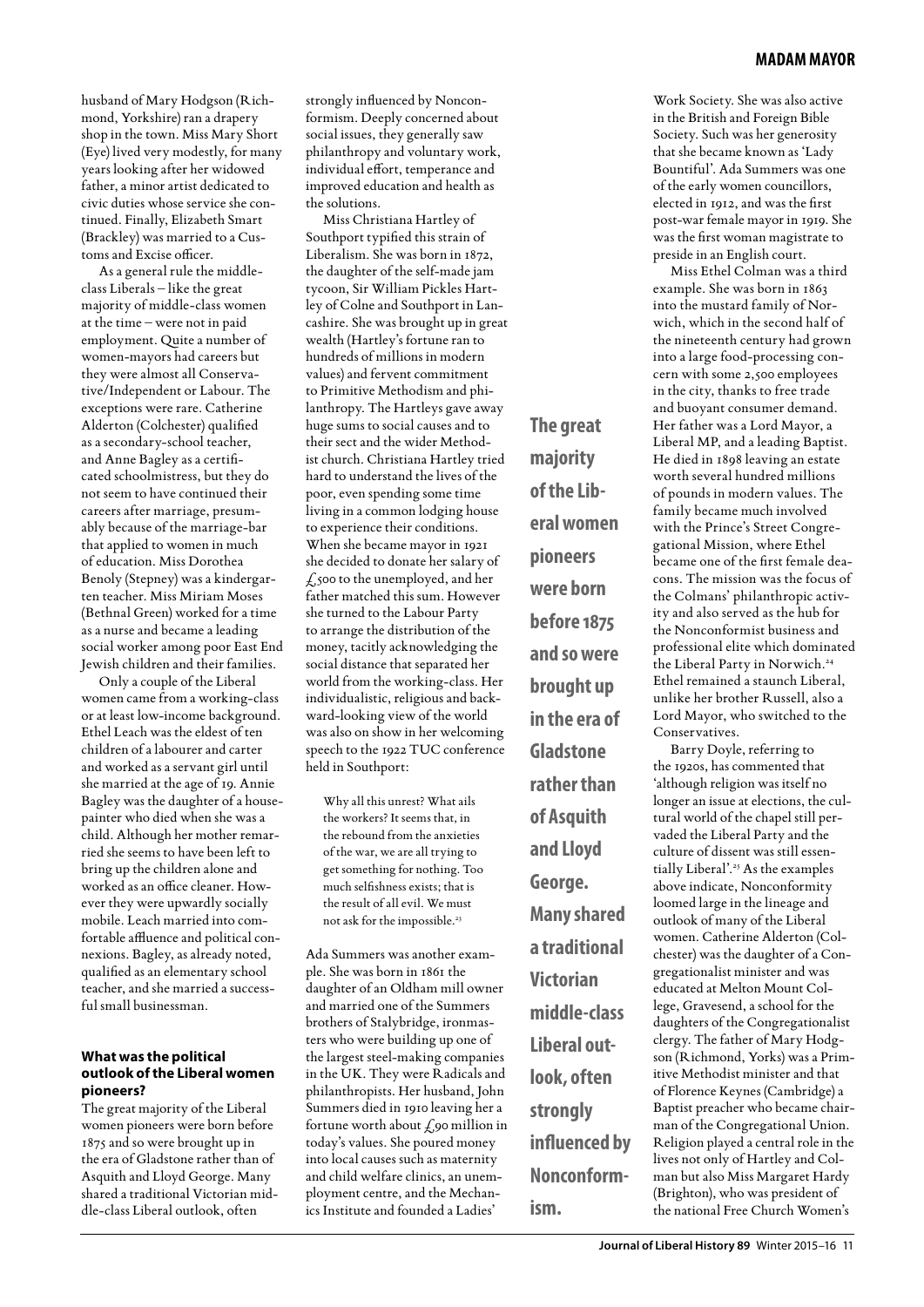Council and Miss Clara Winterbotham (Cheltenham) who came from a renowned Baptist/Congregationalist family on her father's side but followed in the convictions of her devout Church of England mother.<sup>26</sup>

Beyond the moneyed elite, there were other Liberal women whose outlook owed less to Victorian individualism and more to the advanced radical and progressive ideas of the 1890s and 1900s. Ethel Leach (Great Yarmouth), though one of the oldest women in the cohort – she was born in 1850 – was among this group. Encouraged by her Radical husband, she had been drawn into local government as an early school board member and Poor Law guardian as well as becoming closely involved in secularist, suffragist, Irish home rule and Fabian circles. Catherine Alderton (Colchester) who was born in Scotland in 1869, was a progressive deeply interested in improving labour conditions for the working class and especially women. She was a strong supporter of the 1920 progressive Liberal Manchester Programme. She twice stood for parliament and was president of the National Women's Liberal Federation in 1931–32. Several of the younger women born after 1875 were progressive and stood for election under this label in London; Miss Miriam Moses (Bethnal Green), Miss Dorothea Benoly (Stepney) and aldermen Frances Warren Reidy (Stepney) and Cecilia Lusher-Pentney (Shoreditch) fall in this category.

The traditional Liberals could come across as old-fashioned and straight-laced. Miss Christiana Hartley, who refused to serve alcohol at her mayor-making celebrations in 1921, was still focused on the temperance battles of an earlier era, and Miss Maud Burnett (Whitehaven) and Miss Elsie Taylor (Batley) were also of this school. But others were more attuned to the times and socially liberal in their outlook. Among the 1930s mayors, Phyllis Brown (Chester) spoke out against corporal punishment, Miss Margaret Hardy (Brighton) poked fun at protests against wearing swimwear in the town, and Miss Miriam Moses supported birth control.

A record of support for the constitutional women's suffrage movement was common to many Liberal women in local government, whether of the older generation or the younger progressives. Some notable examples include Annie Helme who came from a very wealthy Baptist mill-owning family and was a founder and first chair of the Lancaster Suffrage Society, Catherine Alderton who was a founder of the Liberal Women's Suffrage Union in 1913, and Miss Miriam Moses who was active in the Jewish League of Women's Suffrage.

The Liberals had been less attracted to the militant suffragettes (WSPU) and only Eva Hartree (Cambridge) seems to have been a supporter. Active suffragettes were rare amongst post-1918 female politicians and especially mayors/alderman, although the Tories had one or two and Labour had a handful including some activists of Sylvia Pankhurst's East London Federation of Suffragettes.<sup>27</sup>

The Liberal suffragists tended to be critical of the militants. Catherine Alderton described their tactics as 'disgraceful and disreputable'.28 Miss Edith Sutton (Reading), a Liberal until she joined Labour in the early 1920s, studiously avoided giving her support to the suffragettes. Violet Markham (Chesterfield) was unusual, however, in vigorously opposing votes for women as a member of the Women's National Anti-Suffrage League, although she reversed her views during the First World War and stood for parliament in 1918.

As the Liberals lost ground in the 1920s and '30s, anti-socialism inclined some towards the Tories. Miss Maud Burnett was a Liberal until the early 1920s, but was classified as a Conservative by *The Times* in 1928, when she became mayor. Christiana Hartley remained a Liberal, but in the absence of a Liberal candidate in Southport at the 1935 general election, she publicly supported the Conservative. Ada Edge (Lytham St Anne's) had an impeccable Radical pedigree and was married to the Radical Lloyd George-ite MP, Sir William Edge. But the family later became Liberal Nationals. Annie Bagley from Stretford where the Liberals and Conservatives fused in the 1930s was also a Liberal National.

Perhaps the biggest loss was Miss Margaret Beavan, who established

**Beyond the moneyed elite, there were other Liberal women whose outlook owed less to Victorian individualism and more to the advanced radical and progressive ideas of the 1890s and 1900s.**

a national reputation for her work in the voluntary movement for child welfare and in 1927 became a high-profile Conservative Lord Mayor of Liverpool – by far the largest authority to have a woman as a mayor before the Second World War. She had only joined the Tories in 1924 having first been elected to the council as a Lloyd George Liberal.<sup>29</sup>

There were also departures to Labour. Ada Salter (Bermondsey) and Miss Florence Farmer (Stokeon-Trent) made this shift before the First World War, while others such as Miss Mabel Clarkson (Norwich) and Miss Edith Sutton (Reading) joined Labour in the early 1920s. Miss Dorothea Benoly went over in the 1020s.

Others remained Liberal stalwarts. Miss Elsie Taylor and Miss Clara Winterbotham were still active in the party in the 1940s.<sup>30</sup>

However a common response to the party's decline was continuing commitment to Liberal values and causes but a detachment from active work in the party itself. Florence Keynes came from a Liberal Nonconformist background and continued to mix in Liberal circles, but like her son John Maynard Keynes, the economist, she had only a loose connection with the party. She mostly stood as an Independent in local elections, though with Liberal support. Her fellow mayor of Cambridge, Eva Hartree, was classed as a Liberal by the press but by the 1930s seems to have had little formal involvement with the party and stood for election as a Women Citizens' Association candidate. Nevertheless, she and others like her such as Lady Emily Roney (Wimbledon) were much involved with liberal causes, such as aiding refugees. The exsuffragette, Juanita Phillips, eleven times mayor of Honiton, seems to have been another Liberal-minded woman who remained outside the party. She was classified a 'no party specified' by *The Times* and no link with the Liberals has been found. However, the Liberals were very strong in the area, she was not a Conservative (she contested an election against a well-known Tory), and her commitment to the National Council of Women and campaigning for working-class housing indicated a progressive outlook.31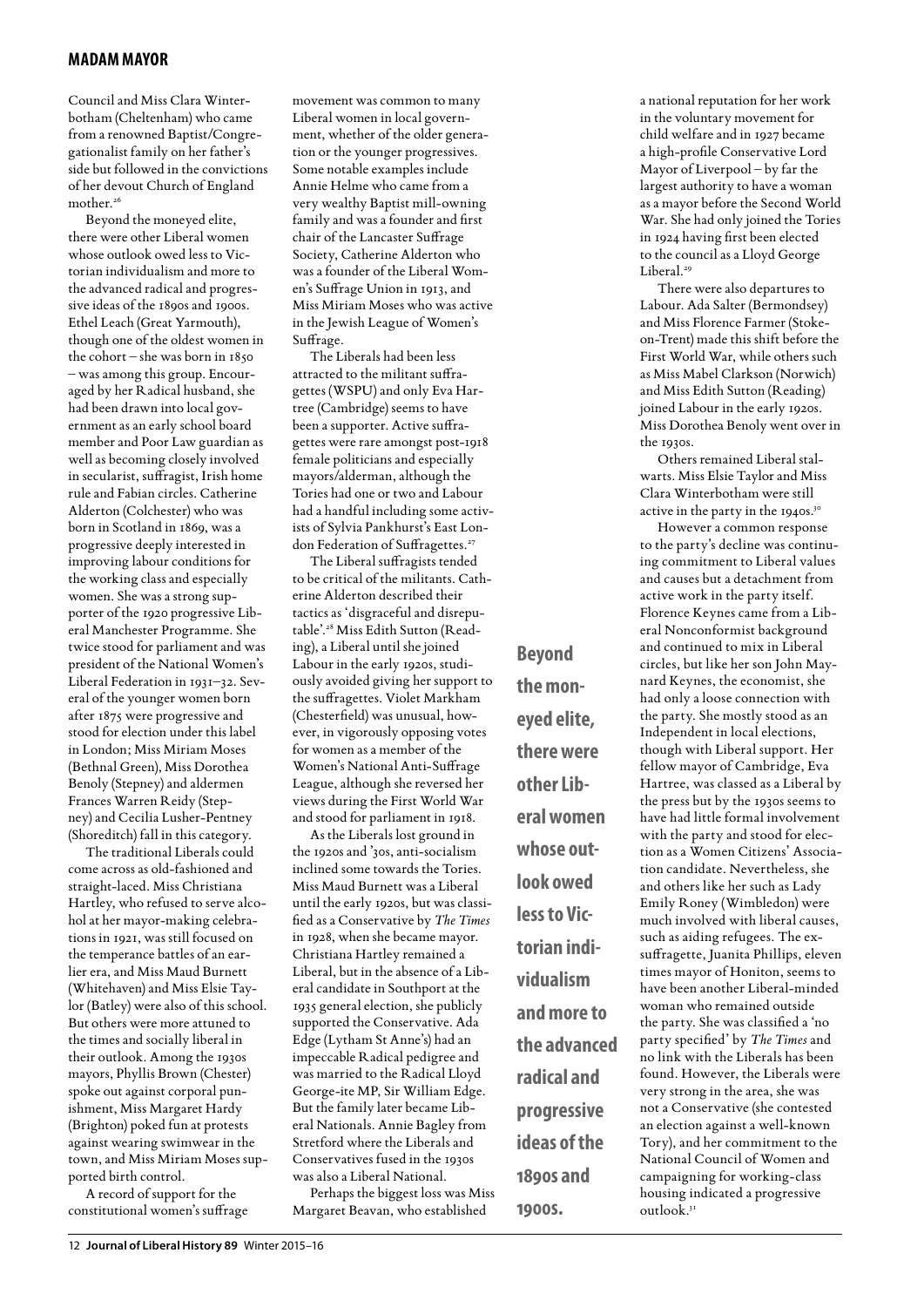

### **Why were there not more Liberal women in local government leadership?**

The same obstacles that prevented women generally from advancing in local government also faced most of the Liberal women, but with the added factor that the party was losing ground both electorally and in terms of the influence of local Liberal elites. Potential female candidates for top positions were amongst the casualties of this retreat.

Overt sexist discrimination seems to have been largely overcome after the early 1920s. Although much was made of the

Clara Winterbotham, Miriam Moses, Maud Burnett

novelty of having a woman-mayor, voices against their nomination on the grounds that the office should be reserved for men were very rare after 1918 and very much in a minority. Subtler discrimination remained, but it was offset by the widespread acceptance that women had much to contribute to local government especially in the traditional 'female' spheres of maternity and child welfare, education and housing where many of the women pioneers chose to focus their work. Many of the female mayors accepted this limited view of their role. On becoming mayor of Lytham St Anne's in 1937, Ada Edge commented that 'while men could guide the interests of the town in most matters, women were very necessary to give their advice on matters of vital interest to women ratepayers'.32 Moreover, it became quite fashionable to have a female mayor. Some councils saw it as a way to enhance the forward-looking image of their boroughs. As Miss Clara Winterbotham put it at her mayor-making: 'Why appoint a woman to such a position?' [Because] 'it is an excellent advertisement and it costs you nothing'.33

The main obstacle was more institutional: the traditional stress on seniority in assigning offices on local authorities and the lack of women coming through the electoral system and building up sufficient years to qualify. Firstly, the pool of female local councillors after 1918 was small. Too few women were nominated as candidates in winnable seats and amongst those who were elected, many withdrew, were defeated or otherwise left politics before they had come to the fore on their councils. Only a few accumulated the years of experience and seniority that moved them up the queue for senior office, and especially in large boroughs with many council members the queue could be very long. For the Liberals, as their strength declined, and for Labour while it was still weak in much of local government, the opportunities to nominate mayors and aldermen were few and far between.

These constraints were relaxed in two main cases. In the London region, as we have seen, there was a larger pool of women councillors and Labour encouraged women to advance in the party and on

councils. Labour was also ready to abandon traditional seniority conventions to promote its councillors not least because the system worked to its disadvantage by enabling Conservative and Liberal veterans to dominate the aldermanic bench and inflate the strength on councils of those parties.

The second case was where individual women because of their status, ability or charisma were allowed to jump to the head of the queue. Such leapfrogging was most common where councils invited 'elite women' to take office. A number of Liberal women, well connected with wealthy and politically powerful local elites, advanced in this way. Thus Miss Christiana Hartley was on the council for only one year before becoming mayor and Miss Clara Winterbotham was mayor within three years of cooption to the council and an alderman within four. Violet Markham was first elected a councillor in Chesterfield in 1924 and was made mayor in 1927. Mary Duckworth (Rochdale), who completed her late husband's term as mayor in 1938, was not actually elected to the council until afterwards.

Ability and charisma shot the ex-Liberal Miss Margaret Beavan to the mayoralty in Liverpool over the heads of her male colleagues thanks to the patronage of Sir Archibald Salvidge, the city's Conservative boss. She was also parachuted into a Tory-held Westminster seat but was unexpectedly defeated in a vicious campaign.

However the majority had to wait their turn, which could be a long time coming in large authorities, as the example of Manchester, which had 140 members and applied the seniority rule rigorously, shows. The city was a cradle of the suffrage movement and the prominent Liberal suffragist Miss Margaret Ashton was elected as a councillor there as early as 190834 followed by another Liberal, Jane Redford in 1910. During the interwar period, twenty-six women sat on the council. Ten of these had their potential careers cut short by retirement or death, including Margaret Ashton who stood down in 1921. A further four had their council careers terminated by defeat including three well-qualified Liberals: Jane Redford in 1921, Miss Caroline Herford in 1923 and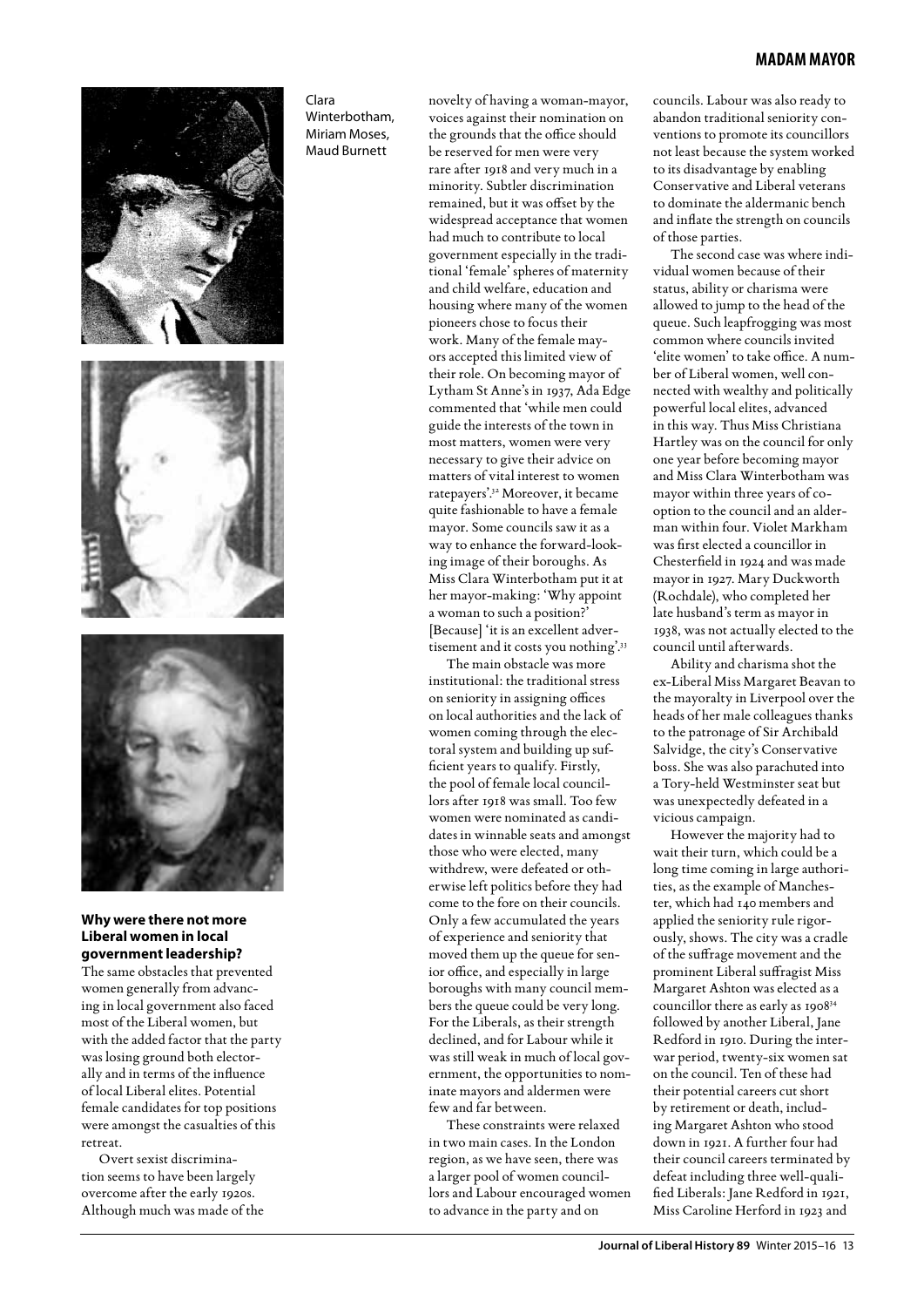Shena Simon in 1933. Two remaining councillors of the rapidly diminishing Liberal group, Sarah Laski and Mary Gibbons, elected in 1929, lacked the seniority to claim the one turn at mayor given to the Liberals during the 1930s. Other younger, promising Liberal activists – such as Miss Dorothy Porter – several times narrowly missed reaching even the first stage of being elected to the council. It was not until 1947 that Manchester had a female Lord Mayor and she was a Tory, Miss Mary Kingsmill-Jones. The only Liberal women to become mayors of large authorities were in London Boroughs (Stepney and Bethnal Green) where the entire council was re-elected every three years and where the turnover of members was high.

Small authorities offered more opportunities, or perhaps simply less competition for office. Mary Hodgson became mayor of Richmond, Yorkshire (1931 population 4,769) three years after being elected to the council. Miss Mary Short served as mayor of Eye, East Suffolk (population 1,733) eight times between 1924 and 1948.

### **The waning of the first wave**

Mary Short was one of the very few Liberal women-mayors to serve after 1939. The party disappeared in local government in most areas after the Second World War and almost ceased to provide mayors and alderman for the next two decades. The few female exceptions were remnants of Liberal elites of an earlier era. Miss Clara Winterbotham had a final term as mayor of Cheltenham until 1946 and Miss Alice Hudson was again mayor of Eastbourne in 1943–45; they were both in their late sixties. There were also one or two remaining Liberal women aldermen such as Annie Helme in Lancaster until 1949, Mary Gibbons in Manchester until her death in 1949, and in Liverpool Miss Mabel Eills (the daughter of Burton Eills the Liverpool Liberal leader in the 1930s) until 1955. Even where the Liberals had the opportunity to nominate a woman-mayor, as in Leeds in 1942, their choice conformed to the stereotype of an elderly, non-political, elite-woman: Miss Jessie Kitson.

**alderman for** 

**the next two** 

**decades. The** 

**few female** 

**exceptions** 

**were rem-**

**eral elites** 

**era.**

**nants of Lib-**

**of an earlier** 

The party had to wait until the mid-1960s for the next generation

of female Liberal leaders in local government, very different in social background and political profile; but that is another story.

*Author biog Dr Jaime Reynolds has written extensively on*  *twentieth-century Liberal history. He studied at the LSE and Warsaw University, Poland. He has worked for many years on international environmental policy as a UK civil servant and since 2000 as an official of the European Commission.*

### **Appendix**

Women Liberal mayors and aldermen 1918–1939 and some others mentioned in the text – biographical information

*Abbreviations used:* Ald: alderman BoG: member of Poor Law board of guardians Cllr: councillor CoE: Church of England DBE: Dame of the British Empire Ind: Independent LNU: League of Nations Union NCW: National Council of Women UDC: Urban District Council WCA: Women Citizens Association WCG: Women's Co-operative Guild WLA: Women's Liberal Association WLGS: Women's Local Government Society WLF: Women's Liberal Federation. WW1: World War One WW2: World War Two **ALDERTON, Catherine (née Robinson) (1869–1951)** Colchester. Cllr 1916–28; mayor 1923–24; Essex county cllr and ald 1928–. **The party disappeared in local government in most areas after the Second World War and almost ceased to provide mayors and** 

Born Scotland; came to Colchester 1885 with her father, Congregational minister (d 1915). Educ: Melton Mount School, Gravesend, for the daughters of Congregational Ministers. Secondary teacher (maths) until she married in 1897. Her husband became head-teacher of an elementary school. One child. Active in WLF: executive member 1912–, sec 1920–, vice-ch 1923–, president 1931–32. First woman to sit on NLF executive. Known nationally as a speaker. Parliamentary candidate Edinburgh S, 1922; Hull NW 1929. A founder of Lib Women's Suffrage Union 1913. WW1: Government Reconstruction Cttee, Nation's Fund for Nurses. MBE 1944.

**BAGLEY, Annie Mowbray (née Jeffrey) (1870–1952)** Stretford. Cllr UDC in 1920s and borough from incorporation in 1933; ch Maternity & Child Welfare Cttee; mayor 1938–39. Born Manchester; father a house painter who died when she was a child. Mother supported family working as an office cleaner. Certificated assistant schoolmistress (1901). Husband (d 1938) was a master decorator. Liberal, Liberal National in 1930s.

**BEAVAN, Margaret (1877–1931)**  Liverpool. Cllr 1921– (Coalition Liberal); joined Cons Party 1924; Lord Mayor 1927–28. Born Liverpool; father prosperous insurance agent. Educ: Belvedere School and Liverpool High School. Lived in USA 1890–92. Studied maths at Royal Holloway, London, not at degree level; assistant teacher in boy's school. Involved in child welfare and the Invalid Child Association (ICA), sponsored by the Rathbone family. Secretary of ICA and successful fundraiser. Founded Leasowe Open Air Children's Hospital, 1914. Organised Child Welfare Association from 1918. Unsuccessfully defended Cons-held Liverpool seat at 1929 general election. Member WCA, NCW, WCG. Known by her admirers as 'the little mother of Liverpool' and 'the might atom'; and by her opponents as 'Maggie Mussolini' and 'Queen Canute'. Often in poor health, died of bronchitis and pneumonia aged 54. Left  $\int_{0}^{8} 18,500$ .

**BENOLY, Lydia Dorothea (1887–1969)** Bethnal Green. Cllr Bethnal Green West 1925–34; mayor 1933–34. Born Clapton; parents Polish/German Jewish,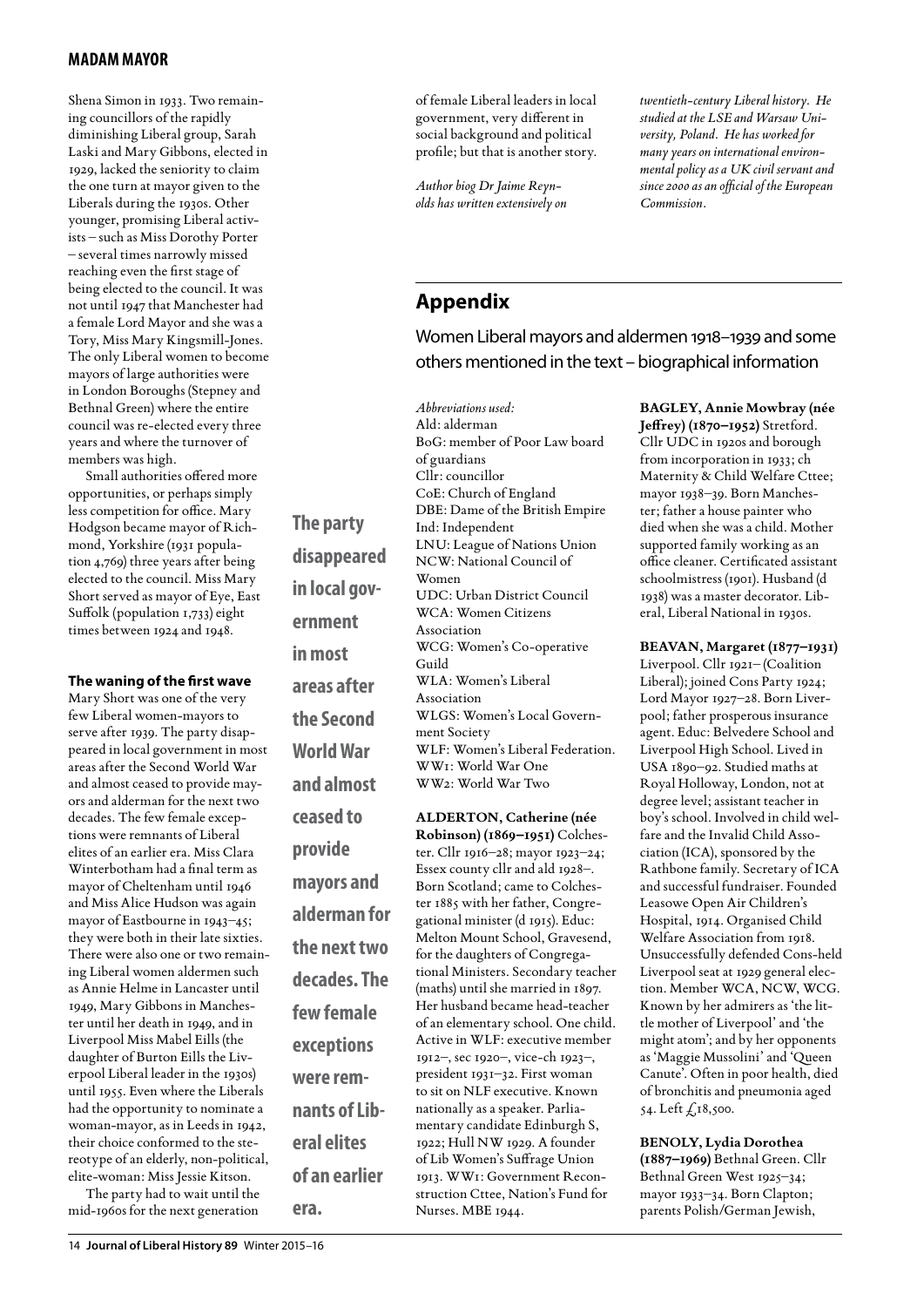immigrants. Father doctor and East End Progressive leader. Kindergarten teacher. Progressive, Labour by 1940. Moral Re-armament supporter.

### **BROWN, Louisa Phyllis (née Humfrey) (1877–1968)**

Chester. Cllr 1920–; ald 1933–; mayor 1938–39. Born Chester; father prosperous manufacturing chemist. Scholarship student University College, London. Husband (d 1936) was solicitor and scion of the wealthy dynasty that owned Brown's department store. He was a Liberal cllr and mayor in 1920 when she was his mayoress. They were active suffragists. She was the most prominent woman Liberal in Chester between the wars.

### **BURNETT, Annie Maud**

**(1863–1950)** Tynemouth. Cllr 1909–21, 1926–34; mayor 1928– 30. First woman elected cllr in north of England. Father (d 1896) a chemical manufacturer, Liberal and Northumberland magistrate. Her brothers were ship owners. Educ: privately and in Switzerland. Active in voluntary work and taught a CoE bible class. Sec Tynemouth WLA 1895–1910. Founded Tynemouth WLGS 1902. DBE 1918 for her war work. She stood as an Ind but was an active Lib until the 1920s. *The Times* lists her as a Cons in 1928–29. Left  $\int_{0}^{3}$ , 200.

### **CLARKSON, Mabel (1875–**

**1950)** Norwich. BoG. Cllr 1912–23 (Lib), 1926–(Lab); ald 1932–50; High Sheriff 1928–29; Lord Mayor 1930–31. Born Calne, Wiltshire; father prosperous solicitor who died when she was three. Thereafter her widowed mother brought up family (one boy, four sisters) on private income. Educ: private school and Reading University. Poor Law guardian 1904– 30. Interested in child welfare issues. Joined Lab Party 1924. Left  $\zeta$ , 4, 500.

### **COLMAN Ethel (1863–**

**1948)** Norwich. Lord Mayor 1923–24. Father J. J. Colman (d 1898) of Colman's Mustard, Lib MP, mayor of Norwich

and prominent Baptist. Mother a Cozens-Hardy, also of the Norwich Nonconformist elite. Educ: Miss Pipe's School, Laleham, Clapham Park. With her sister Helen was very active in Princes St Congregational Mission, of which Ethel was a deacon and director of the Missionary Society. Liberal and suffragist. Left  $f_{.125,600}$ .

### **DAVIES, Sarah Evans (née**

**Morris) (1863–1944)** Welshpool, Montgomeryshire. Cllr 1919–; mayor 1928–30. Born Carmarthenshire; father a master mariner. Her brother was Liberal mayor of Birkenhead, 1902–3. Husband (d 1919) was a merchant tailor. Three sons, one killed in action 1916. Commander of Red Cross Voluntary Aid detachments Montgomeryshire during WW1. She was a Welsh bard, writing poetry under the pseudonym 'Olwen', and an educationist. Welsh Presbyterian. The first woman to ride a bicycle in Welshpool. Left  $f_{11,200}$ .

### **DUCKWORTH, Mary (née Petrie) (1872–1942)** Rochdale. Mayor Jan–Nov 1938; cllr Dec 1938–42. Born Rochdale; father (d 1897) owned an engineering firm, was a prominent Lib and alderman. Husband was son of Sir James Duckworth, wealthy provisions merchant, mayor of Rochdale, pillar of Liberalism and Methodism in the town and MP for Middleton. Husband succeeded him as manager of the family firm, was a parliamentary candidate twice, and mayor in 1937 when she was his mayoress. She was asked to continue his term when he died

### **EDGE, Ada Jane (née Ickrin-**

suddenly. Left  $\int$ <sub>18</sub>,800.

**gill) (1880–1973)** Lytham St Anne's. Cllr Apr 1929–; mayor 1937–38. Maternity & Child Welfare (ch) and Health (vice-ch) Cttees. Fifth of nine children of very wealthy Keighley/Bradford mill owner (d 1911) and Primitive Methodist. Family had radical tradition – her great-uncle had led the 'physical force' Chartist revolt in Keighley in 1848.

Husband (Sir) William Edge of a wealthy, Radical, Methodist, dye-manufacturing family in Bolton. He was a Lloyd-George Lib, later Lib Nat MP 1916–23, 1927–45. Died 1948, leaving  $\zeta$ ,48,000. Her son, (Sir) Knowles Edge, was a leading Lib Nat in Bolton and the north-west. Lib, later Lib Nat, stood as a non-political. She described herself as a 'moderate Nonconformist' but was closely associated with the CoE parish church in Lytham.

### **EDMUNDS, Mary Ann (née**

**Owen) (1863–1934)** Merthyr Tydfil. BoG (ch 1919). Cllr 1913–32; mayor 1927–28. Born Llanelli; father (d 1901) iron merchant, later ironworks and colliery manager in Plymouth and Newcastle-upon-Tyne. He was active in Merthyr civic life from the 1880s, a cllr and chairman of the council 1899. Husband was a captain (d 1901). They had a son and daughter (d 1927). She began civic work after her father's death. WW1: Merthyr Recruiting Cttee (ch). Lloyd George Liberal. Left  $£3,900.$ 

### **FARMER, Florence (1873– 1958)** Stoke-on-Trent. BoG. Cllr 1919–28; ald 1928–45; Lord Mayor 1931–32; freedom of borough. Father was a printer, active Lib, and ch of the local authority in Longton. She was headmistress of Longton council school, but retired in 1927 to establish a laundry business with her brother. In her youth she was active in the Lib Party. Founder and leading light of Stoke Ethical Society before 1914. Became socialist in 1900s and joined Lab. President of Stoke Lab Party 1929–31. Longstanding member of Education Cttee and on Watch Cttee where she established force of policewomen in Stoke. Unitar-

### **GEORGE, May (née Wil-**

ian. Left  $\int_{\mathcal{L}}$ 19,600.

**liams) (1882–1943)** Swindon. Cllr 1921–; ald 1931–; mayor 1935–36. Born Craven Arms, Shropshire. Husband an elementary school teacher. One son: Graham Lloyd George. Left  $\sqrt{2}$ ,490.

**HARDY, Margaret (1874– 1954)** Brighton. BoG. Cllr Hollingbury 1928–; ald 1934–' mayor 1933–34. Born Brighton; by 1890s living with her widowed mother on 'private means'. Well known in the town for her social work especially amongst the young, and identified with many women's movements. MBE for her WW1 work with nursing services in France. Lib and Free Church activist, especially in the Baptist Women's Movement. President of the National Free Church Women's Council 1922–23. A Girl's High School in Brighton was named after her. Stood as an Ind and classified by *The Times* as such. Left  $f_{.91,200}$ .

### **HARTLEY, Christiana (1872–1948)** Southport. BoG

Ormskirk. Cllr 1920–32; mayor 1921–22; freedom of Colne (1927) and Southport (1940). Born Colne, Lancs; father Sir William Pickles Hartley (d 1922), wealthy jam manufacturer, philanthropist and major figure in the Primitive Methodist church. Director and ch of family firm. Patron of Southport Maternity Hospital (1932) and Nurses Home (1940) and gave Christiana Hartley Maternity Hospital to Colne 1935. CBE 1943. Hon MA Liverpool University 1943. Left £198,000.

**HARTREE, Eva (née Rayner) (1874–1947)** Cambridge. Cllr c 1921–42; mayor 1924–25. Born Heaton Norris, Stockport; father and grandfather were doctors. The latter was a JP and ald. Husband (d 1943) came from an affluent Cambridge family and was a grandson of Samuel Smiles, the Victorian champion of 'self-help'. He worked as a teacher and lecturer in science and engineering and as a civil servant in the Admiralty Munitions Inventions department in WW1 for which he received an OBE. They had three sons, two of whom died young and the other became a noted Cambridge Professor of Physics. She was active in many causes including the suffragette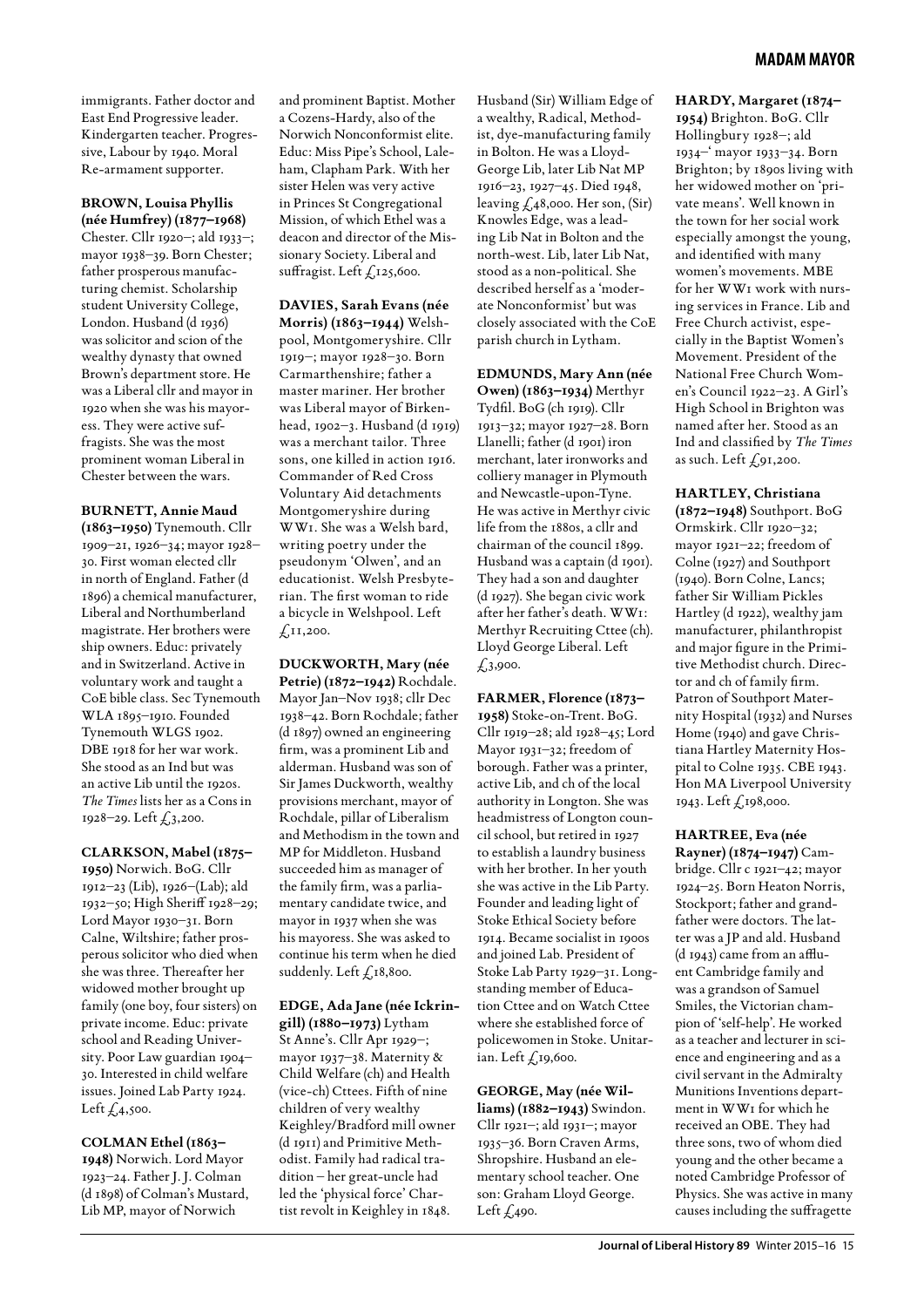movement, the Red Cross, the LNU and especially the NCW, of which she served as president. From the early 1930s she was very active in helping refugees from Nazi Germany and after her husband's death she moved to London, dedicating herself to this cause. *The Times*  classified her as a Lib, but in the 1930s she stood for election as a WCA candidate. Left  $f_{15,500}$ .

### **HELME, Annie (née Smith)**

**(1874–1963)** Lancaster. BoG. Cllr Castle ward Apr 1919–; ald 1937–49; mayor 1932–33. Ch Health and Education Cttees. Born Bradford, one of thirteen children of Isaac Smith (d 1909), a wealthy mill owner, mayor of Bradford and Baptist. Husband (d 1908) was a doctor and nephew of Sir Norval Helme, Lib MP for Lancaster, ald and leading Baptist figure. One daughter. Ch Lancaster

Suffrage Society and active in WLA. Organised Citizen's Defence Cttee to campaign against the high price of milk for mothers, 1919. MBE. Left  $f_{.19,300.}$ 

### **HILL, Lucy (née Roberts)**

**(1865–1939)** Harwich. Cllr 1921–; mayor 1923–25; 1931–35. Born St Pancras; father auctioneer, and she was living there with her widowed mother in 1901 – no occupation recorded. Married a Harwich coal merchant, twenty years older than her, in 1909. MBE. Listed by *The Times* as Liberal in 1920s and 'no party specified' in 1930s.

**HINDLE, Alys (née Lawrence) (1879–1964)** Darwen, Lancs. Cllr North-west ward c 1933–; mayor 1937–39. One of ten children of wealthy Chorley spinner who left  $f_{204,000}$ 

when he died in 1920. The Lawrence family were Independent Methodists, Radicals and active in civic life. Her husband was (Sir) Frederick Hindle (d 1953), a solicitor and leading figure in the Darwen Lib organisation; he was mayor 1912–13 and MP in 1923–24. They had been engaged to marry in 1913 but the wedding was called off and they eventually married in 1928.

### **HODGSON, Mary 'Minnie' (née Cairns) (1885–1936)**  Richmond, Yorkshire. BoG. Cllr 1928–; mayor 1932–34. Father was Primitive Methodist minister. Husband (d 1935) ran a family drapery business in Richmond. He was a cllr, ald and mayor 1919–21. They had three children. Party labels were not used in Richmond, but she was listed by *The Times*

as a Lib. Left  $f$  6,900.

**HUDSON, Alice (Alisa) (1877–1960)** Eastbourne. Cllr Meads 1919–29; ald 1929–; mayor Dec 1926–28, 1943–45. Ch Finance and Watch Cttee (first woman in country to hold this office in a borough). Born Chorlton, Lancs; father was Irish and made a fortune as an East India merchant based in Manchester. He left £,209,000 when he died in 1927. Her mother was German-born. She completed the term of a mayorelect who died. She was again mayor in the 1940s after deposing the incumbent. Listed by *The Times* as a Lib, but stood as an Ind. Left  $f,56,800$ .

**KENYON, Elizabeth Hannah (née Darlington) (1855– 1935)** Dukinfield, Cheshire. Ashton BoG (ch). Cllr Dukinfield Central to 1923; mayor May–Nov 1917 in succession to her deceased husband, who

### New from the Liberal Democrat History Group

### **Liberalism The ideas that built the Liberal Democrats**

The political ideology of the Liberal Democrats draws on the philosophies of two reformist traditions, liberalism and social democracy, and possesses a distinctive approach to concepts such as freedom, equality and social justice.

This booklet is an accessible guide to the key ideas underlying Liberal Democrat beliefs, including entries on environmentalism, internationalism, the rule of law and community politics, together with contemporary and historic currents of thought, including social and economic liberalism, social democracy, Keynesianism, radicalism and more.

Essential reading for every thinking Liberal.



*Liberal Thinkers* is available at a special discounted price for subscribers to the *Journal of Liberal History*: £5.00 instead of the normal £6.00. Copies can be purchased:

- Via our website, www.liberalhistory.org.uk; or
- By sending a cheque (made out to 'Liberal Democrat History Group') to LDHG, 54 Midmoor Road, London SW12 0EN (add £1.00 P&P).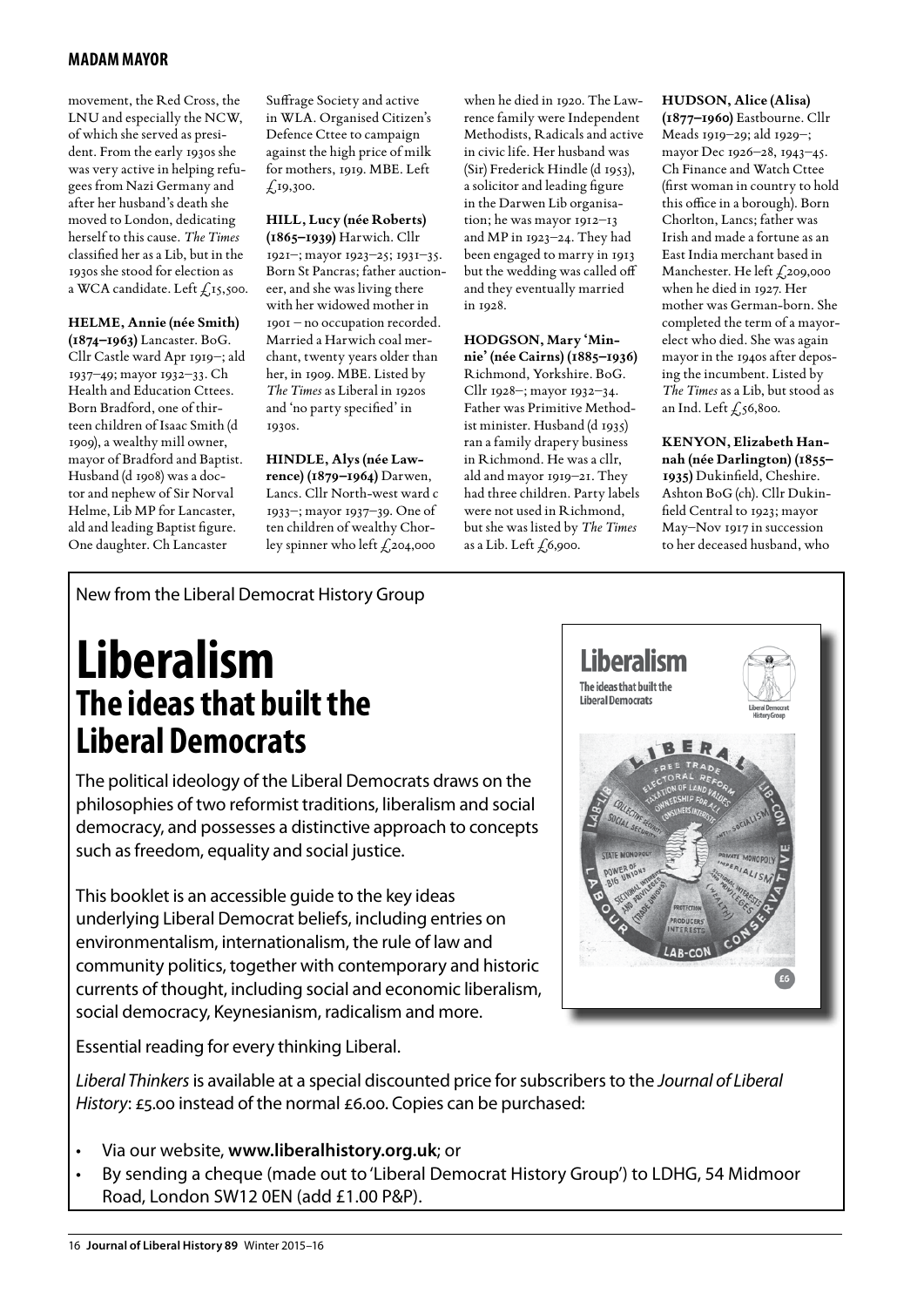had a successful rope-making business. At the time she was president of Dukinfield Women's Liberal Association and on the executive of the National Women's Liberal Federation. Freedom of Borough 1919. She was seven times mayoress to her husband, and also once to her son in 1934–35. The Kenyons had Moravian links but were later Methodists. Left  $\int$ , 11,200.

### **KEYNES, Florence Ada**

**(née Brown) (1861–1958)**  Cambridge. BoG (ch). Cllr 1914–19 (defeated), 1924–; ald 1931–; mayor 1932–33. Born Cheetham Hill, Manchester; father a prominent Baptist minister and ch of the Congregational Union of England & Wales. Married John Neville Keynes, economist. Mother of John Maynard Keynes, economist. Graduate Newnham College. Sec of local branch of Charities Organisation Society. Started an early labour exchange. Poor Law guardian 1907–. A founder of Papworth Village Settlement for TB sufferers. Active in Cambridge Nat Union of Women Workers (forerunner of NCW), 1912–. Ch of its largest section representing cttee members, public servants and magistrates. President of NCW, 1929–31. First elected as Ind, but defeated as Lib 1919.

### **LANEY, Florence (née**

**Hands) (1865–1935)** Bournemouth. Cllr Boscombe West Jan 1918–; ald 1933. Ch Mental Health & Pension Cttee. Father a tobacconist. Husband a dyer. They had two sons, one of whom died aged 8 in 1900. Husband went bankrupt and deserted her the same year. Steam laundry manager, later dyer's district manager. Advocate of single women's pensions. Elected as Ind, but supported Lib parliamentary candidate (1918). Left £1,500.

### **LEACH, Mary Ethel (née**

**Johnston) (1850–1936)** Great Yarmouth. BoG. Cllr c 1919–; ald 1929–; mayor 1924–25. Born Great Yarmouth; one of ten children of a carter and general labourer (d 1896). She worked

as a servant in her youth and 'received most of her education after she married'. Married an affluent Yarmouth oil merchant and ironmonger, of Irish origin, in 1869. He was twenty-four years older than her (d 1902). They had one son. Her husband was a Unitarian involved in Radical, Irish home rule and Fabian politics and with his encouragement she became involved in these circles, who met at their house. She was a pioneer suffragist in Yarmouth and nationally and one of the early women elected to a school board. In 1883 she visited the USA with the daughter of the secularist G. J. Holyoake and published a short book about her impressions. She was Helen Taylor's agent when she stood as a parliamentary candidate in 1885. An active Liberal into late 1920s. Left  $f_{.18,500}$ .

### **LILE, Annie (1864–1951)**

Hastings. Cllr St Mary-inthe-Castle Upper 1919–31 (defeated); ald 1931–46. Ch Health & Mental Deficiency, Maternity & Child Welfare Cttees. Father affluent advertising contractor with house in Bloomsbury. She lived with her younger sister (d 1930). Stood as Ind. Supported by WCA 1919. Active in Lib Assoc and WLA. Active in NCW. Methodist. Left  $f_{.9,100}$ .

### **LUSHER-PENTNEY, Ceci-**

**lia (née Snelgrove) (1875– 1939)** Shoreditch. Progressive cllr, Hackney 1920–31; ald 1935–. Born Stoke Newington; father a foreman. Husband (d 1936) dispensing chemist, Progressive. Left £580.

### **MARKHAM, Violet Rosa (married name Carruthers)**

**(1872–1959)** Chesterfield. Member Education Authority 1899– 1934; cllr 1924–; mayor 1927–28. Writer, social reformer and administrator. Father was a very wealthy owner of mining and engineering companies in Derbyshire. He was a Lib Unionist from 1886. Her mother was a Paxton, daughter of the man who built the Crystal Palace. A large inheritance in 1901 enabled her to live an independent

life with a house in London. Though feminist in many of her views, she vigorously opposed women's suffrage and was active in the Women's National Anti-Suffrage League. She became a supporter of votes for women during WW1 and stood as Ind Lib candidate for Chesterfield at the 1918 general election (where her brother had been the Lib MP until 1916). She married an army officer in 1915 but continued to use her maiden name. She held a host of important public appointments between the war including vice-ch of the Unemployment Assistance Board in 1937. She published a number of books including her autobiography *Return Passage* in 1953.

### **MOSES, Miriam (1886–1965)**  Stepney. Cllr 1921–34; ald

1934–37; mayor 1931–32. Father was a German Jewish immigrant who had a successful business as a tailor and clothing manufacturer in Spitalfields. Her mother died when Miriam was in her teens and she helped bring up the family of ten children (four others had died). She worked as a nurse and youth and social worker in the East End. In 1925 she established the Brady Girls' Club which helped impoverished East End Jewish families, and she served as warden until 1958, establishing a national reputation (she was known as 'the Angel of the East End'). She succeeded her father as cllr for Spitalfields. Active in the Jewish League of Women's Suffrage and the Zionist movement. Supported birth control clinics. Ch Whitechapel & St George's Lib Assoc and considered for parliamentary candidate at the 1930 by-election. Anti-Semitic remarks were made by some Labour members and spectators at her mayormaking. Stood as Ind and Progressive. Left  $f_{7,200}$ .

### **MUSPRATT, Helena (née Ainsworth) (1870–1943)** Liv-

erpool. Cllr Childwell 1920–34; ald 1934–. Father was 'gentleman of private means'. Husband (Sir) Max Muspratt (d 1934) chemicals tycoon, director ICI, Lib MP and Lord Mayor of Liverpool 1917 when she was

mayoress. He left  $f_{.208,000}$ . Lloyd George Lib to 1926 when she and husband joined Cons.

### **PARTINGTON, Mary Alice**

**(née Harrison) (1868–1950)**  Glossop. BoG. Mayor May 1916–1920; freedom of borough 1926. Father was a Glossop licensed victualler, later mineral water manufacturer and coal merchant. She married into the very wealthy Partington family who owned paper mills in Glossop and Manchester. Edward Partington (1st Baron Doverdale 1916) had revolutionised the industry by introducing the use of wood pulp. She married Herbert Partington (1871–1916) who ran the business in Glossop and was three times mayor of the town. His brother Oswald was Liberal MP for High Peak and later Shipley. He left her £142,000. They were Unitarians. She declined an invitation in 1921 to stand as Liberal candidate for High Peak but continued to be very active in the local Liberal organisation. She left  $\zeta$ ,45,000.

### **PHILLIPS, Juanita (née Comber) (1880–1966)** Honi-

ton. Cllr 1920–; ald 1929–; mayor 1920–24, 1925–26, 1936–39, 1945; Devon county cllr. Born Chile; father (d 1896) a wealthy merchant. Husband a Honiton solicitor, grandson of very wealthy Birmingham wine merchant and mayor in 1840s. Actress. Organised suffragettes in Honiton. WW1: War Office. OBE. Campaigned for working-class housing. President of Devon NCW. Active in WVS. Elected as Ind and classified by *The Times* as 'politics not specified'. Appears not to have identified with Lib Party but contested Devon CC election against well-known Cons. Most frequent womanmayor (eleven times) and only one in the far west of England between the wars.

### **REIDY, Frances Warren (née Dawson) (1881–?)**  Stepney. BoG. Cllr 1919–22, 1928–31; ald 1922–28, 1931–. Ch Gen Purposes and Education Cttees. Husband Jerome

Reidy was Irish, an East End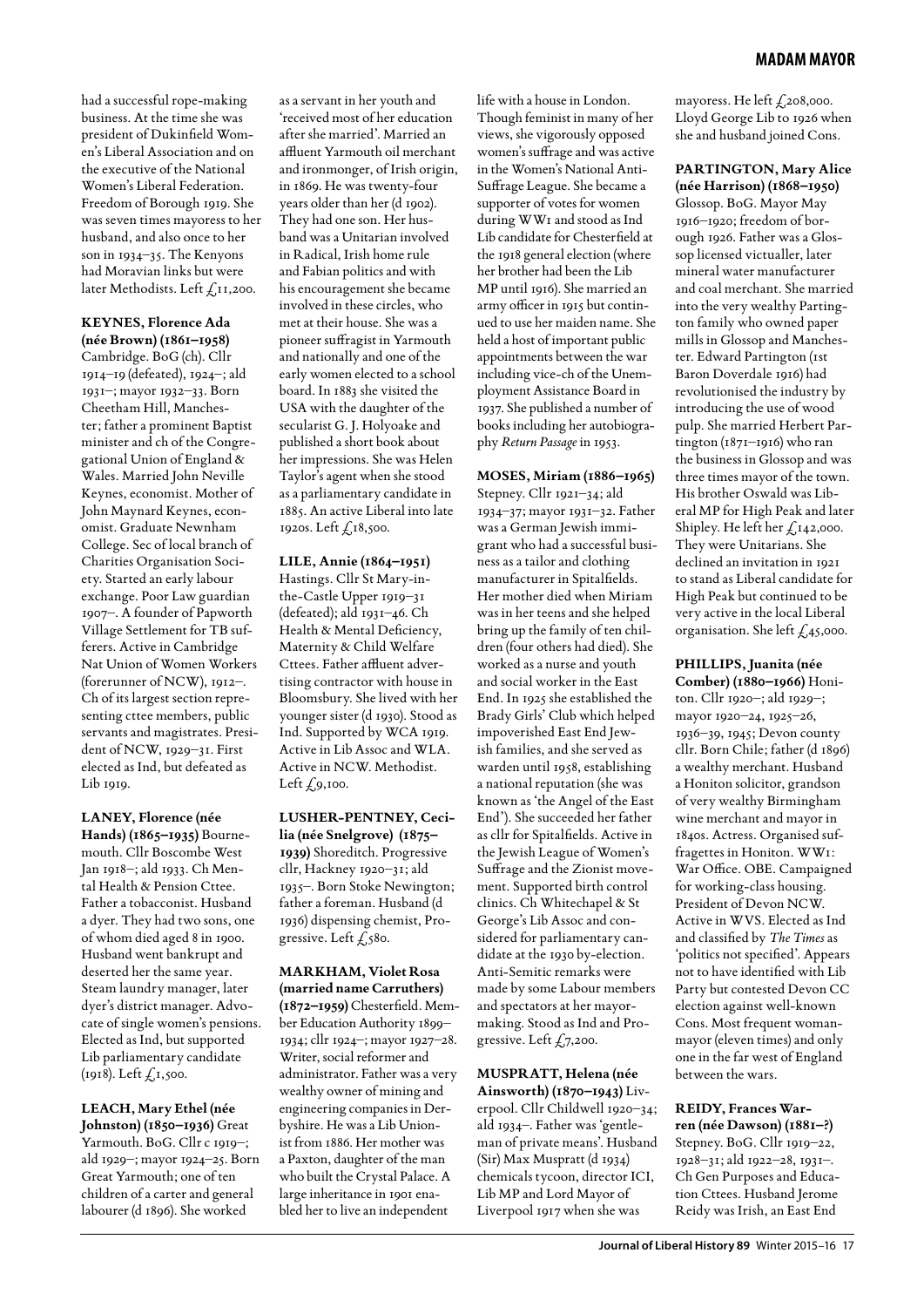doctor, Progressive cllr and mayor of Stepney 1917, when she was mayoress. Eight children, including Frankie Reidy, actress and wife of Michael Powell, the film director. Stood as Progressive; ratepayer.

### **RONEY, Emily (née Jones)**

**(1872–1957)** Wimbledon. Cllr 1922–; mayor 1933–35. Born Birkenhead, father an insurance officer. Husband was (Sir) Ernest Roney (d 1952), a solicitor's clerk and later successful City solicitor and yachtsman. She was known as Lady Roney. They had four children. She was particularly interested in assisting the unemployed and refugees during WW2. Listed by *The Times* as a Lib. Left  $\zeta$ <sub>25</sub>,800.

### **SALTER, Ada (née Brown)**

**(1866–1942)** Bermondsey. Cllr (ILP) 1909–12, 1913–; first Labour woman mayor 1922– 23; member of LCC 1925–. Born Northants; father farmer and staunch Wesleyan Methodist and Gladstonian Liberal. Educ: progressive ladies boarding school in Bedford. Left home to work in West London Methodist Mission, 1896 and Bermondsey Settlement, 1897. 1900 married Alfred Salter. Their only child died in 1910 aged 8. They were Progressive Liberals and he served as an LCC councillor 1906–10. She became increasingly involved with the Labour movement and was a founder of the Women's Labour League, 1906. The couple became Quakers and joined Bermondsey ILP in 1908. She was the first woman councillor in London. Supported Suffragettes and leftwing causes: No Conscription Fellowship and Women's International League in WW1, and Socialist League in 1930s. She refused to wear the mayoral chain on the grounds that such display was out of place in such a poor borough as Bermondsey. Dr Alfred Salter was Labour MP for West Bermondsey 1922–23, 1924–45.

### **SHORT, Mary (1872–1953)**

Eye, Suffolk. Mayor 1924–26, 1931–33, 1947–48. Her father was a minor artist, trained at

the Royal Academy, and served as mayor of Eye, magistrate and county councillor. She looked after him until his death in 1921 at the age of 92. He left her  $f_{1}$ , 200. She was a keen amateur painter and published books about Eye. She served as a magistrate and county councillor also. Listed by *The Times* as a Liberal.

### **SMART, Elizabeth (née Bisset) (1879–1950)** Brackley,

Northants. Mayor 1937–38. Born Midlothian. Husband (d 1953) was a Scot also, and a Customs and Excise officer. They moved to Brackley in 1906. Six children. Listed by *The Times* as a Lib. Left  $f$ , 119.

**SUMMERS, Ada Jane (née Broome) (1861–1944)** Stalybridge. Cllr 1912–; ald 1919–; mayor 1919–21. Father (d 1896) was an Oldham mill owner. Husband was a wealthy ironmaster in Stalybridge. Later the firm expanded to Ellesmere Port and Shotton, becoming one of the largest steel manufacturing companies in Britain. He was a cllr and left  $£192,000$  when he died in 1910. They had one daughter. His brother was Lib MP for Flint. Ada was an active suffragist, Lib and philanthropist (maternity and child welfare clinics, clinics for the poor, unemployment centre, Mechanics Institute). She founded the Ladies' Work Society and was known locally as 'Lady Bountiful'. OBE, freedom of Stalybridge, 1939. Active in the British and Foreign Bible Society. Left  $£,66,000.$ 

### **TAYLOR, Gertrude Elsie**

**(1875–1957)** Batley. Cllr 1927–; mayor 1932–34. Born Batley; father mill owner. Her halfbrother Theodore C. Taylor (1850–1952) was a Radical MP until 1918 and lynchpin of Liberalism in the district for many decades. Lived on private means. Inherited a large fortune in 1928 when the man she was engaged to marry – Sir Henry Norman, a former Lib MP – died suddenly. Congregationalist. Active in temperance movement and sec of Batley

Nursing Association. President of Batley WLA but stood as Ind in local elections. Left  $\zeta$ , 57, 200.

### **SUTTON, Edith (1862–1957)**

Reading. BoG. Co-opted to Education Cttee in early 1900s; cllr 1907–; ald 1931–; mayor 1933–34. Born Reading, eleventh of twelve children. Father built up Suttons seed business, leaving £114,500 when he died in 1897. She lived with two elder sisters, on 'private means'. She was the first woman borough councillor as she was declared elected unopposed in October 1907 before the contested elections. Active in Guilds of Help, an off-shoot of the Charity Organization Society, 1910. She was elected as a Progressive or Lib-supported Ind until 1921. She joined the Lab Party in 1922. Left  $£24,600.$ 

### **THACKERAY, Anne**

**Wynne (1865–1944)** Oxford. BoG. Cllr 1919–; ald 1932–38. Born India; father Sir Edward Thackeray, VC, a cousin of the writer, William Makepeace Thakeray. She worked with the poor in Whitechapel, then lived in Oxford with Prof. A. V. Dicey, the political scientist, and his invalid wife. With Miss Mary Venables, a fellow suffragist, she established Cumnor House a 'home for the feeble-minded' in 1907 and they lived together in Cumnor Hill in a house designed for them by Clough Williams-Ellis. She gave her occupation as 'private secretary' (1911). She was an accomplished musician and craftswoman and mixed in composing and artistic circles. Left  $\zeta$ 6,200 to Venables.

### **WINTERBOTHAM, Clara**

**(1880–1967)** Cheltenham. Cllr 1918–; ald 1922–52; mayor 1921–23, 1944–46; freedom of borough 1943. Her family were wealthy and long-established local solicitors in Cheltenham and surrounding districts. They were active in civic life and were staunch Liberals. They were Baptists by tradition: her great-grandfather was a noted Baptist preacher who was imprisoned in the 1790s

for sedition. They later became Congregationalists, but Clara followed her mother, who was born in Australia, as a strong Anglican. Educ: Cheltenham Ladies College and in Europe. Her father left  $\zeta$ 90,000 when he died in 1914. He had been president of East Gloucestershire Lib Association and her brother was selected as prospective candidate in 1913, but he was killed on the Somme in 1916. WW1: was a nurse in London and Cheltenham, becoming the hospital's quartermaster and a member of the town's Food and Fuel Control Cttee; awarded MBE. She was active in the Missionary Society, the NCW and the Lib Assoc (ch in 1920s, vice-ch 1930s). Invited to be parliamentary candidate for Cheltenham in 1922, but declined.

- 1 Aldermen made up one-quarter of the membership of a council and were elected for a term of six years by the councillors, who were elected for three-year terms.
- 2 There is information on the counties, including the London County Council, in Anne Baldwin 'Progress and Patterns in the Election of Women as Councillors 1918–38' (PhD thesis, University of Huddersfield, 2012).
- 3 Notable exceptions not caught by the criteria are Henrietta Adler (LCC) and Shena Simon (Manchester).
- The four women-provosts in Scotland were 'Moderates', i.e. members of the Unionist–Liberal grouping which opposed Labour in most burghs.
- 5 From the age of thirty. Women aged 21–30 received the vote in 1928.
- 6 P. Hollis, *Ladies-Elect, Women in English Local Government 1865–1914* (Clarendon, 1987), p. 31: about 17 per cent of the electorate overall, but 25 per cent in 'spa, spire and sand' towns. Ibid., pp. ix, 2.
- 8 Ibid., p. 486: 78 county borough, 142 London borough and 58 municipal borough. In addition, 46 women served on county councils.
- 9 Baldwin, 'Progress and Patterns', p. 141.
- 10 Ibid., pp. 109 and 136.